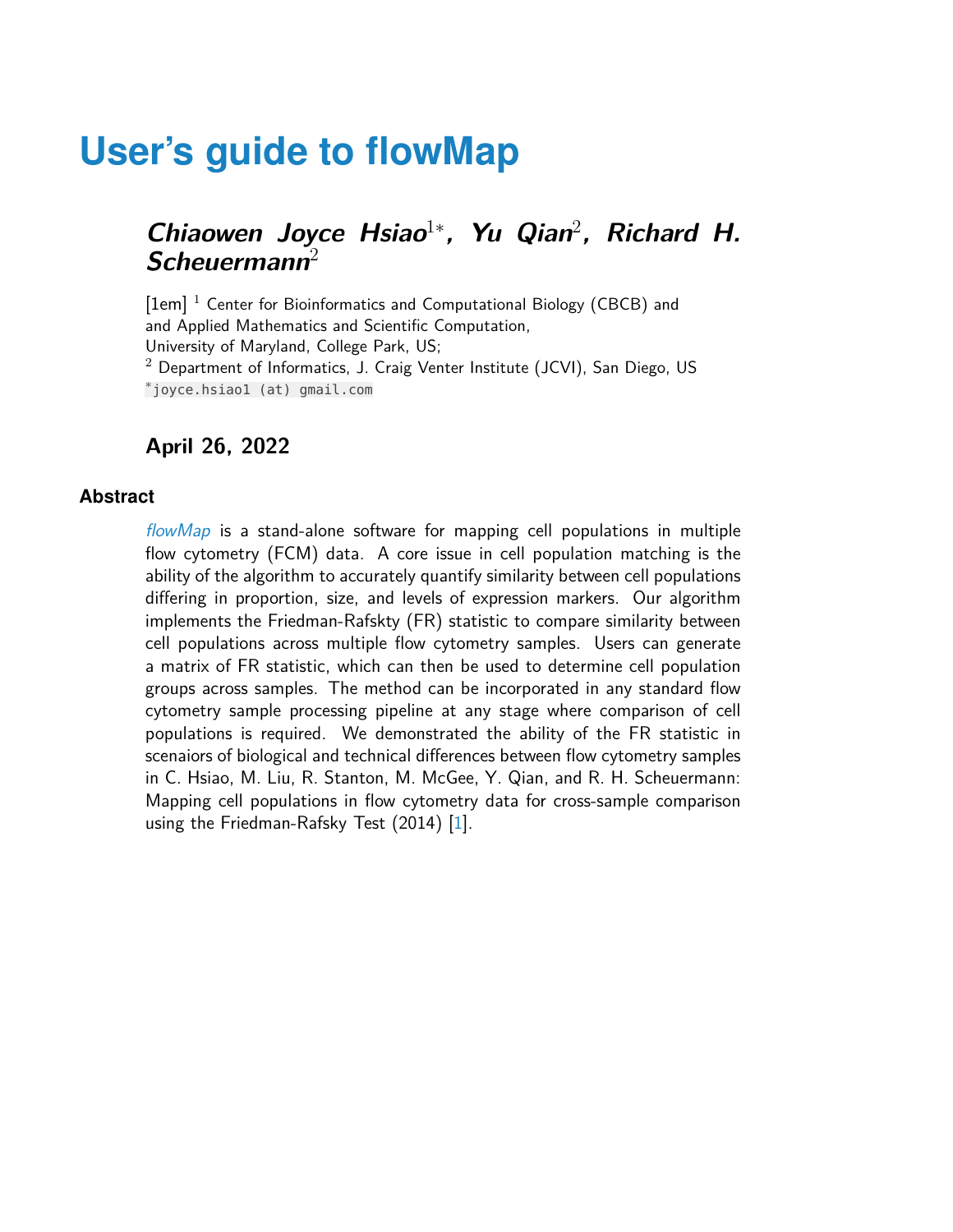# **Contents**

| 1 | Introduction                                           |                                                                                                                        | $\overline{2}$                                          |
|---|--------------------------------------------------------|------------------------------------------------------------------------------------------------------------------------|---------------------------------------------------------|
| 2 |                                                        | Data prepartion <i>container and a container and a container and a container and a container and a container and a</i> | 2                                                       |
|   | 2.1                                                    |                                                                                                                        | 3                                                       |
| 3 | FR statistic to quantify similarity between cell popu- |                                                                                                                        |                                                         |
|   |                                                        |                                                                                                                        | 3                                                       |
|   | 3.1                                                    | Visualize the minimum spanning tree<br>3.1.1<br>3.1.2<br>3.1.3                                                         | $\overline{4}$<br>$\overline{4}$<br>5<br>$\overline{7}$ |
| 4 | Mapping cell populations across FCM samples            |                                                                                                                        | $\overline{7}$                                          |
|   | 4.1                                                    | Import data results and the series of the series of the series of the series of the series of the series of the        | $\overline{7}$                                          |
|   | 4.2                                                    | Parameter setting in FR statistic computation                                                                          | 8                                                       |
|   | 4.3                                                    | Compute FR statistics <b>Compute FR</b> statistics                                                                     | 9                                                       |
|   | 4.4                                                    | Generate a multi-sample similarity matrix for clustering.                                                              | 10                                                      |
| 5 |                                                        |                                                                                                                        |                                                         |

## <span id="page-1-0"></span>1 Introduction

<span id="page-1-1"></span>In this vignette, we show how to use  $flowMap$  to compare cell populations cell populations across flow cytometry samples, and to visualize the results.

# 2 Data prepartion

[flowMap](http://bioconductor.org/packages/flowMap) input accepts any flow cytometry sample files with identified cell populations. Thus, users can use  $flowMap$  at any step of a FCM workflow to quantify similarity of cell populations. In order to use flowMap as a downstream analysis tool to compare phenotypes, the input FCM sample files need to have been preprocessed for debris filtering, transformation, and marker expression alignment.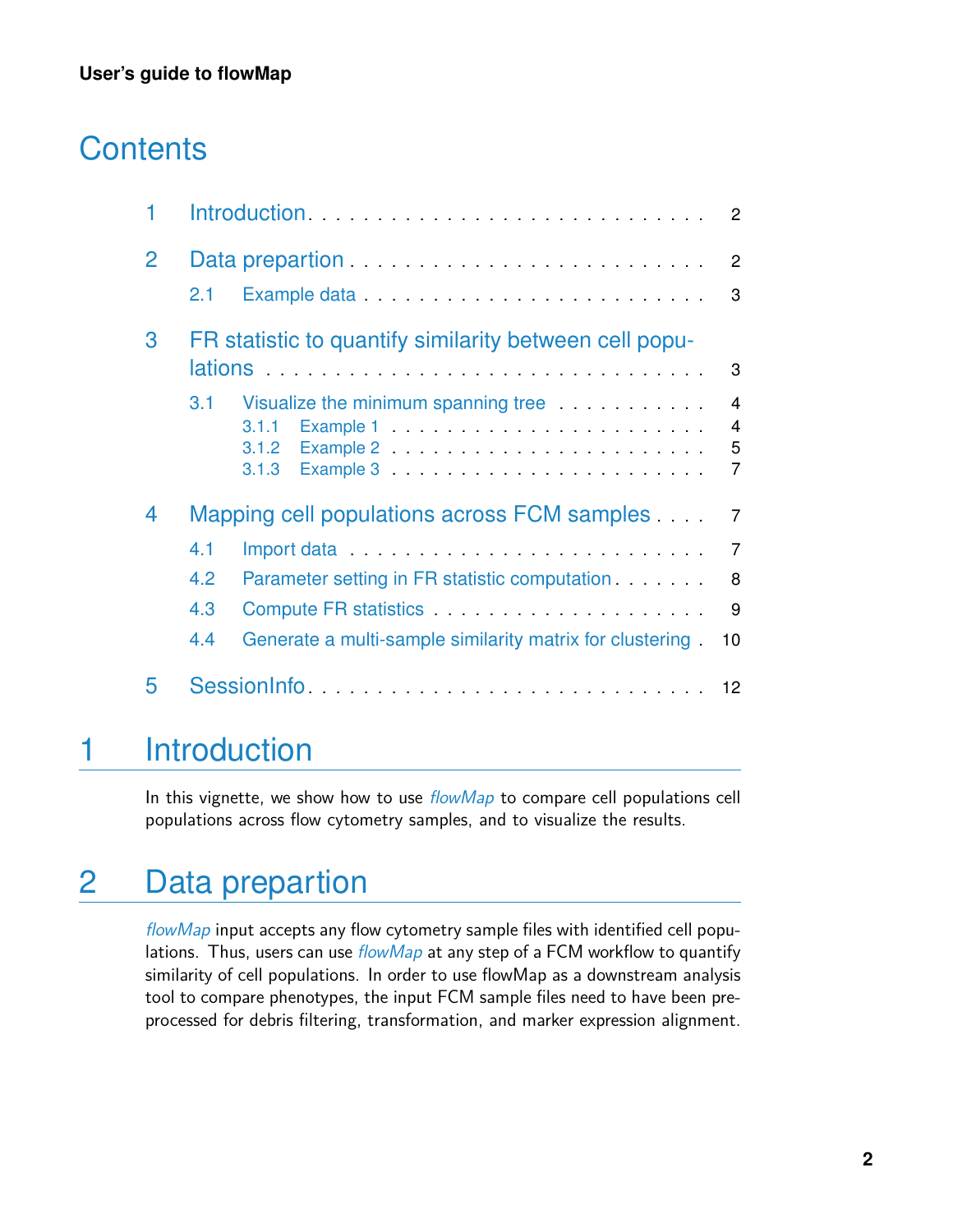Each FCM sample input needs to be in the matrix form of numeric values. Rows correspond to the events (cells) and the columns correspond to marker expression measurements. The last column of the sample matrix is usually named as id, serving as cell population membership index containing numeric values.

### <span id="page-2-0"></span>2.1 Example data

Here's a flow cytometry sample in txt format. There are 9 cell populations identified in the sample from 20,000 events measured in 4 feature markers (CD14,CD23,CD3,CD19,id). id index the cell population membership of each event from 1, 2, 3 through 9.

```
sam1 <- read.table(system.file("extdata/sample.txt",package="flowMap"),
                 header=T)
str(sam1)
## 'data.frame': 20000 obs. of 5 variables:
## $ CD14: int 186 116 287 148 115 146 18 0 171 173 ...
## $ CD23: int 0 272 370 111 198 178 53 0 290 338 ...
## $ CD3 : int 216 232 349 576 481 553 577 91 263 333 ...
## $ CD19: int 198 175 288 104 217 269 0 42 129 254 ...
## $ id : int 1 4 8 7 7 7 7 1 4 8 ...
table(sam1$id)
##
## 1 2 3 4 5 6 7 8 9
## 1641 809 330 2363 3422 943 7380 2788 324
```
## <span id="page-2-1"></span>3 FR statistic to quantify similarity between cell populations

The Friedman-Rafsky statistic is based on the minimum spanning tree (MST) algorithm which computes the extent to which the two cell populations overlap in their shared feature space [\[2\]](#page-12-1). Because the runtime of the MST algorithm is quadratic in the number of events, we devised a downsampling scheme to estimate the FR statistics in a single cell population pair comparison. First, for any cell population pair comparison, the events are combined to form pooled data. Next, samples containing the same number of events (default: 200) are taken from the pooled data. Each event in the pooled data may be sampled more than once. Key idea is to maintain a constant ratio of events from the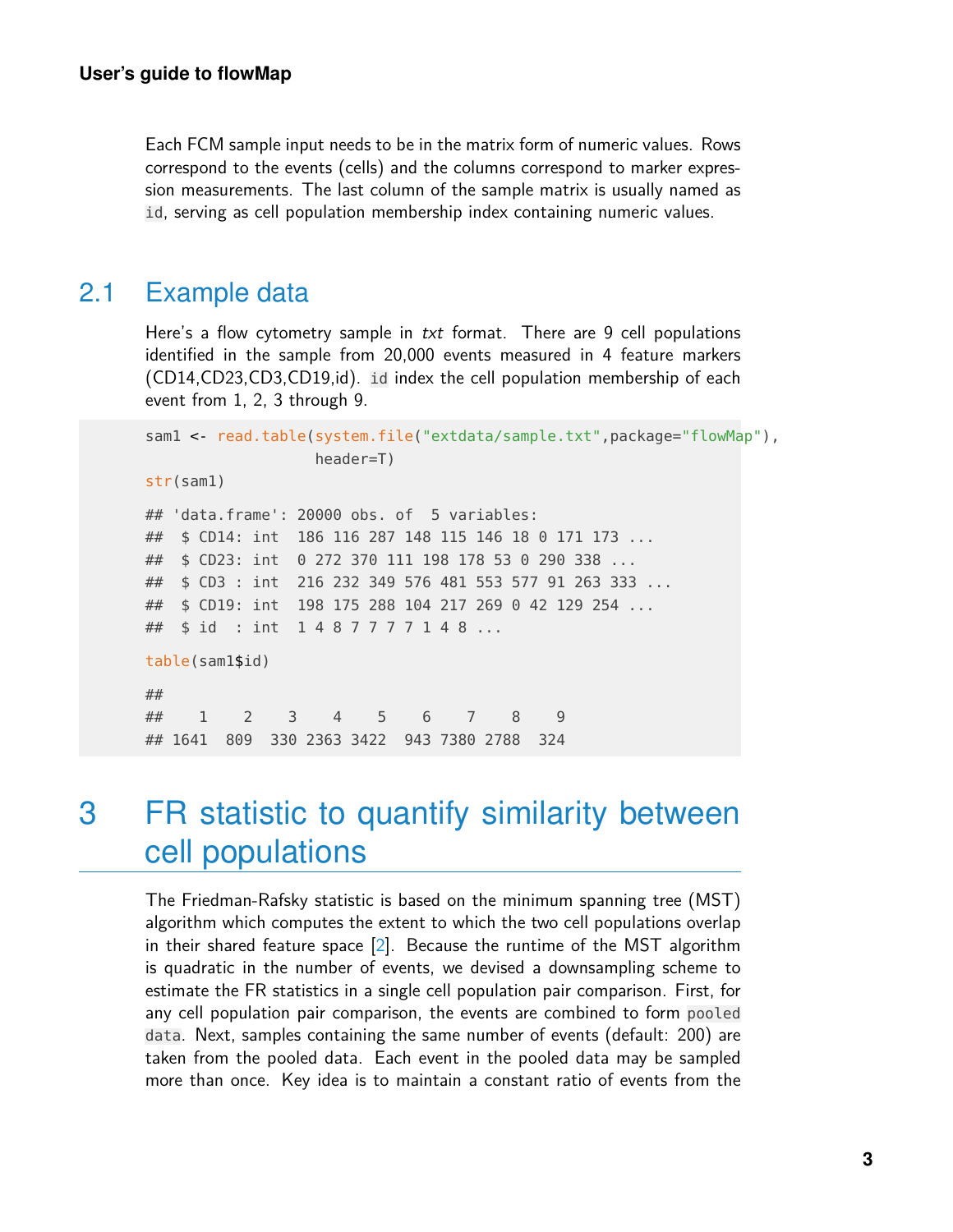two cell populations across samples. In each of the random samples, a MST is identified, followed by the FR statistic computation. The estimated FR statistic for each cell population pair comparison is based on the median of the FR statistics across the random samples.

Below are examples of MST finding when comparing two FCM samples. Sample 1 and Sample 2 each contains 9 cell populations.

```
sam1 <- read.table(system.file("extdata/sample.txt",package="flowMap"),
                header=T)
sam2 <- read.table(system.file("extdata/sample.txt",package="flowMap"),
                header=T)
table(sam1$id)
##
## 1 2 3 4 5 6 7 8 9
## 1641 809 330 2363 3422 943 7380 2788 324
table(sam2$id)
##
## 1 2 3 4 5 6 7 8 9
## 1641 809 330 2363 3422 943 7380 2788 324
```
### <span id="page-3-0"></span>3.1 Visualize the minimum spanning tree

### 3.1.1 Example 1

<span id="page-3-1"></span>When events with different cell population membership are distant from each other, or in other words, events with the same membership congregate, the FR statistic determines the two cell populations to be dissimilar from each other. CP1 from Sample 1 is compared with CP3 from Sample 2 in the MST below. 100 events is sampled from the pooled data combinig events from the two cell populations, with the ratio of the cell population membership kept the same as that in the pooled data before sampling.

```
mat1 = sam1[sam1$id==1, ]mat2 = sam2[sam2$id==3, ]# combine events from the two cell populations to
# make pooled data
mat = rbind(mat1, mat2)
```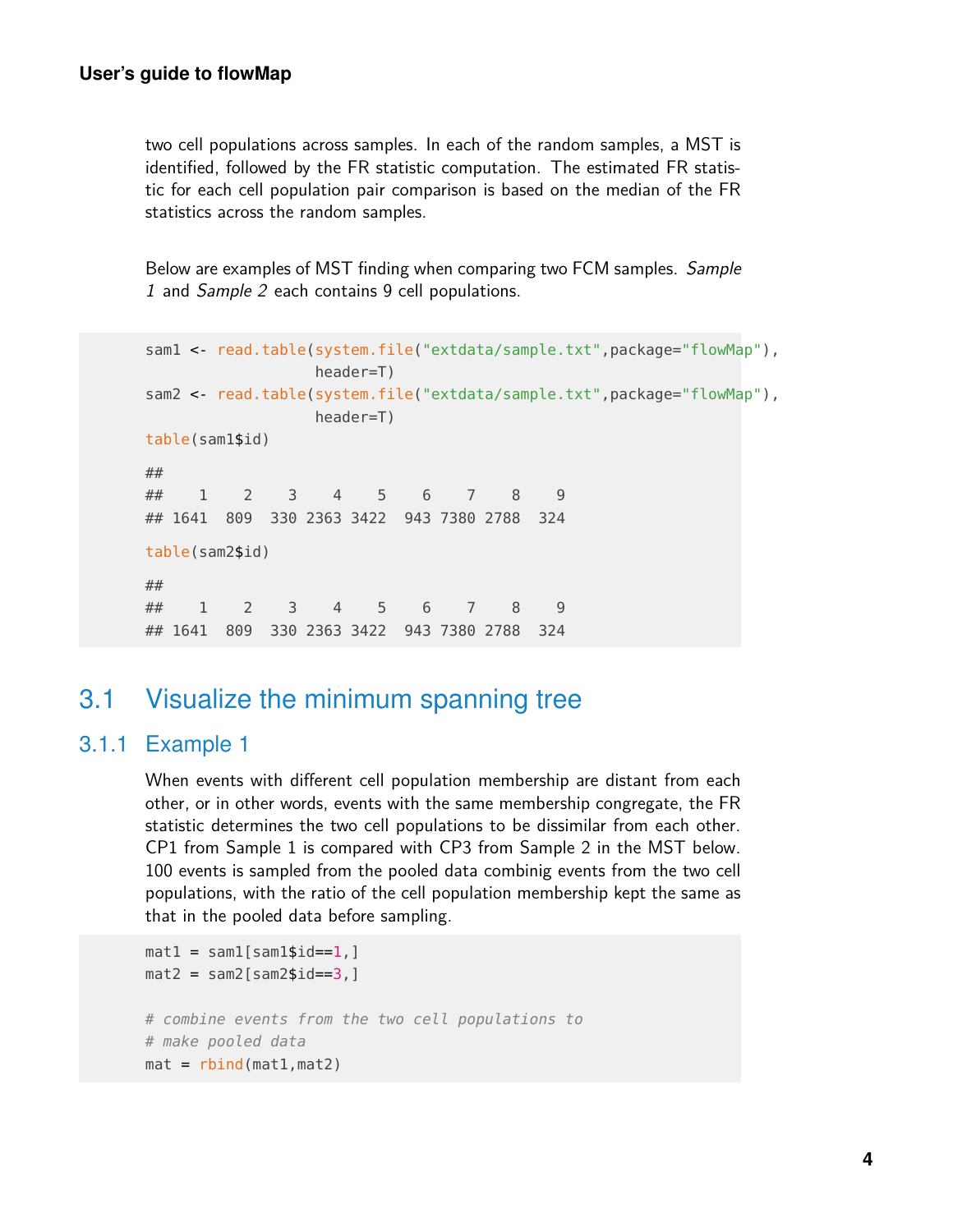```
# sample 100 events from the pooled data
sampleSize = 100
# among the 100 events, sample events from the two cell populations
# such that the ratio of the cell population membership is the same
# as that in the pooled data
nn1 = round(sampleSize*table(mat$id)[1]/nrow(mat))
nn2 = round(sampleSize*table(mat$id)[2]/nrow(mat))
submat = rbind(mat1[sample(nrow(mat1),nn1),],mat2[sample(nrow(mat2),nn2),])
colnames(submat)[5] = "sam"
# plot MST of the 100 events
g1 = makeFRMST(submat)
par(mar=c(0,0,0,0))
plot(g1$g,vertex.label.cex=0.01,
     layout=layout.fruchterman.reingold(g1$g))
```


<span id="page-4-0"></span>

### 3.1.2 Example 2

This is another example of two cell populations being dissimilar from each other. Events in the pooled data tend to congregate on the tree with events of the same cell population membership.

```
\text{mat1} = \text{sam1}[\text{sam1}$id==4,]; mat2 = sam2[sam2$id==5,]
mat = rbind(mat1, mat2)sampleSize = 100
nn1 = round(sampleSize*table(mat$id)[1]/nrow(mat))
nn2 = round(sampleSize*table(mat$id)[2]/nrow(mat))
```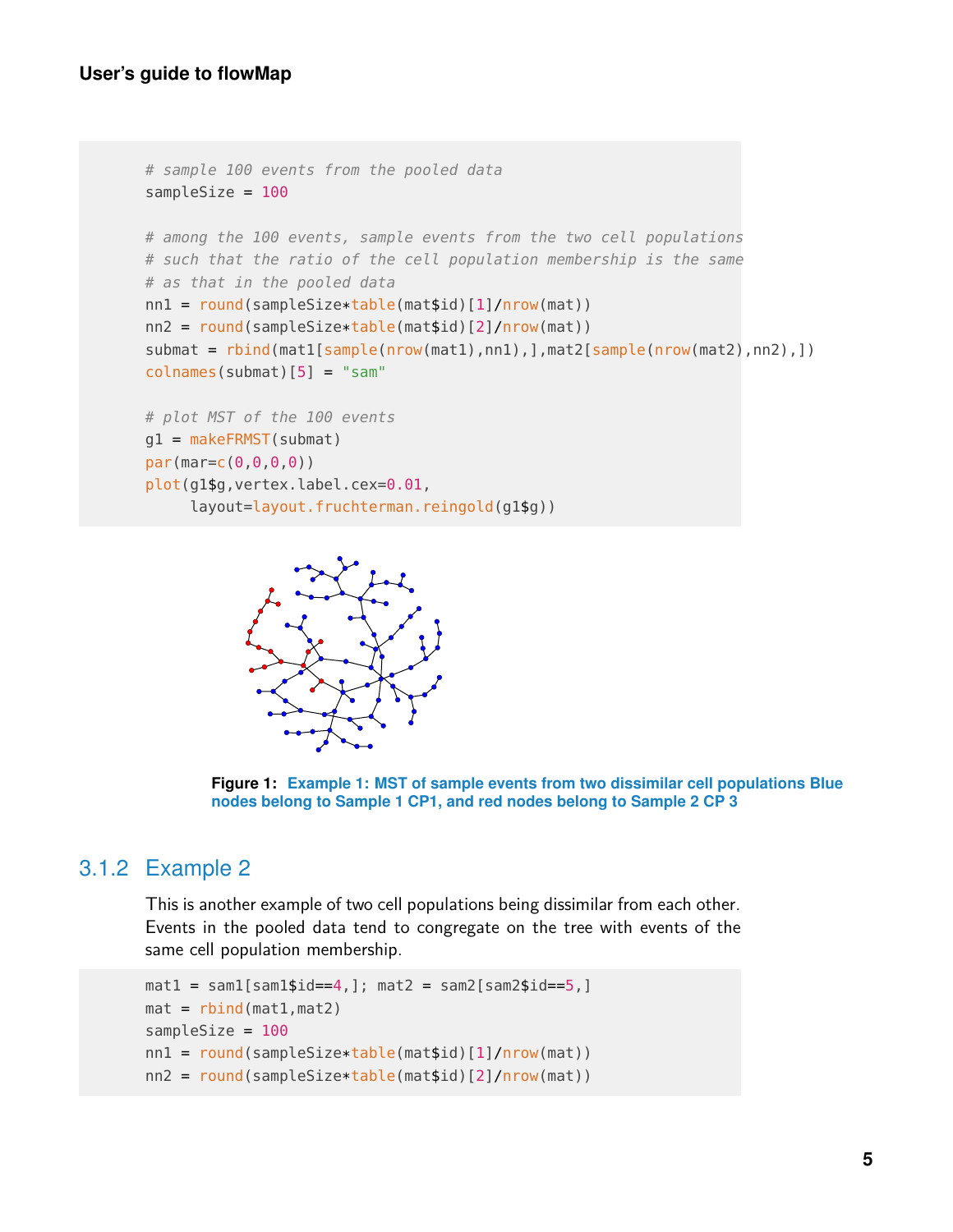```
submat = rbind(mat1[sample(nrow(mat1),nn1),],mat2[sample(nrow(mat2),nn2),])
colnames(submat)[5] = "sam"
g1 = makeFRMST(submat)
par(mar=c(0,0,0,0))
plot(g1$g, vertex.label.cex=0.01, layout=layout.fruchterman.reingold(g1$g))
```


**Figure 2: Example 2: MST of sample events from two dissimilar cell populations Blue nodes belong to sample 1 CP4, and red nodes belong to sample 2 CP5**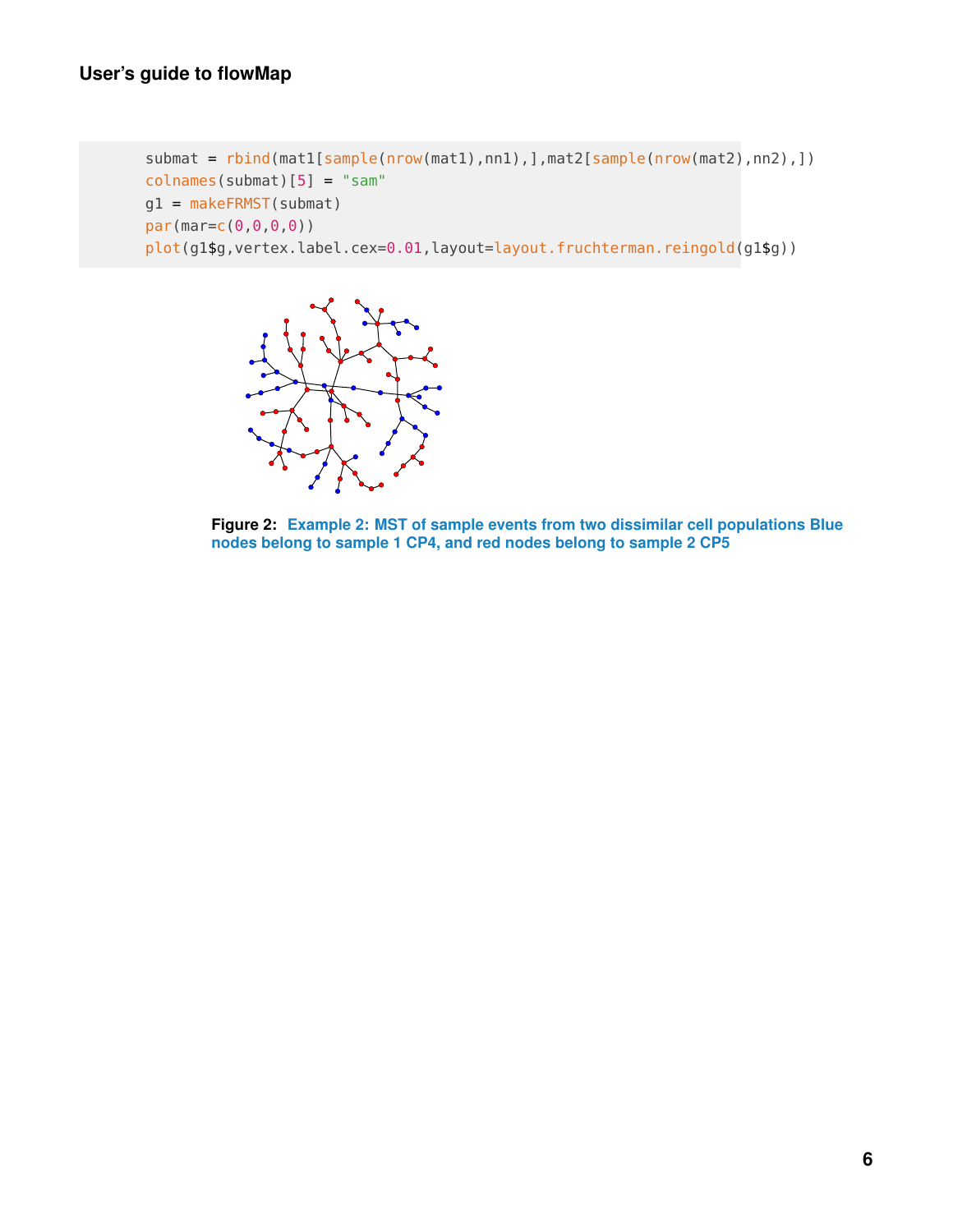### 3.1.3 Example 3

<span id="page-6-0"></span>When two cell populations share a similar feature space, events of different cell population membership tend to distribute evenly on the tree. Below is an example of Sample 1 CP6 compared with Sample 2 CP6.

```
mat1 = sam1[sam1$id == 6, ]mat2 = sam2[sam2$id==6.]mat1$id=1; mat2$id=2
mat = rbind(mat1, mat2)sampleSize = 100
nn1 = round(sampleSize*table(mat$id)[1]/nrow(mat))
nn2 = round(sampleSize*table(mat$id)[2]/nrow(mat))
submat = rbind(mat1[sample(nrow(mat1),nn1),],mat2[sample(nrow(mat2),nn2),])
colnames(submat)[5] = "sam"
g1 = makeFRMST(submat)
par(mar=c(0,0,0,0))
plot(g1$g,vertex.label.cex=0.01,layout=layout.fruchterman.reingold(g1$g))
```


**Figure 3: Example 3: MST of sample events from two similar cell populations Blue nodes belong to sample 1 CP6, and red nodes belong to sample 2 CP6**

## <span id="page-6-1"></span>4 Mapping cell populations across FCM samples

<span id="page-6-2"></span>[flowMap](http://bioconductor.org/packages/flowMap) directly computes the similarity betweeen cell populations across FCM samples and provides results in a table format. As a proof-of-concept, we compared a FCM sample against itself.

### 4.1 Import data

The example data contains 9 identified cell populations.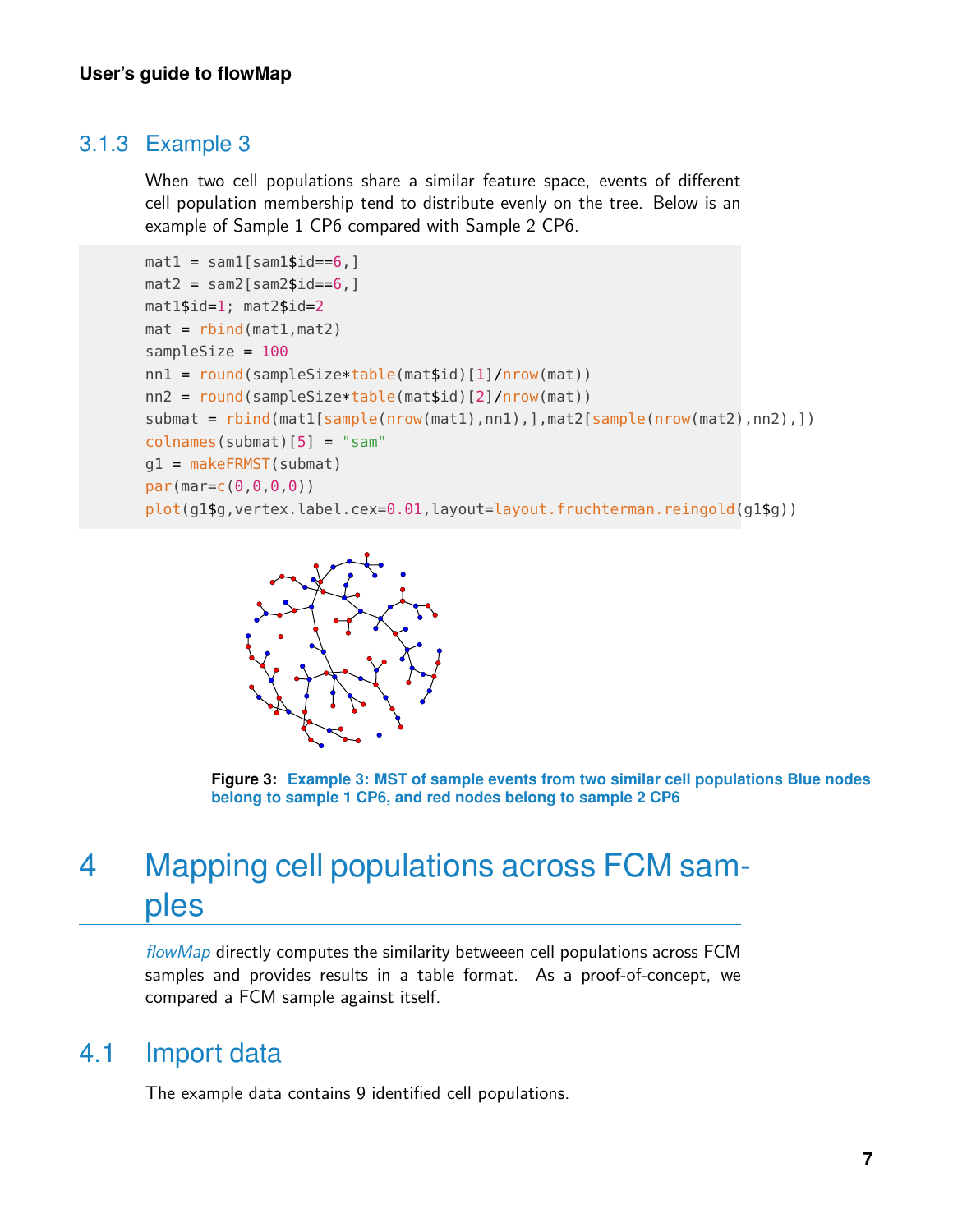#### **User's guide to flowMap**

```
sam1 < read.table(system.file("extdata/sample.txt"
          ,package="flowMap"),header=T)
sam2 < read.table(system.file("extdata/sample.txt"
          ,package="flowMap"),header=T)
table(sam1$id)
##
## 1 2 3 4 5 6 7 8 9
## 1641 809 330 2363 3422 943 7380 2788 324
table(sam2$id)
##
## 1 2 3 4 5 6 7 8 9
## 1641 809 330 2363 3422 943 7380 2788 324
```
### <span id="page-7-0"></span>4.2 Parameter setting in FR statistic computation

In order to optimize runtime, we devised a downsampling scheme to estimate FR statistics. The central idea is to draw random samples from the pooled data combining events in a cell population comparison and to estimate the FR statistics of the pooled data from the random samples. Parameters required are: number of random samples (ndraws; Default: 200), size of each random sample (sampleSize; Default: 200), sampling method (sampleMethod; Default: proportional), and number of processing cores (ncores; Default; maximum number of cores available in the computing environment). The parallel computing function in *[flowMap](http://bioconductor.org/packages/flowMap)* is built upon the *[doParallel](http://bioconductor.org/packages/doParallel)* package.

<span id="page-7-1"></span>The number of random samples and the size of each random samples determine the precision (variability of the FR statistics across random samples) and the accuracy (deviation of the sample FR statistics from the true FR statistic) of the estimated FR statistic when comparing any two cell populations. As illustrated in Hsiao et al., (2014), the ranks of cell population pairs remain the same when increasing the number of random samples to 500 or when increasing the size of the random sample to 500 events. Users are advised to use the default paramter setting when mapping cell populations when mapping cell populations.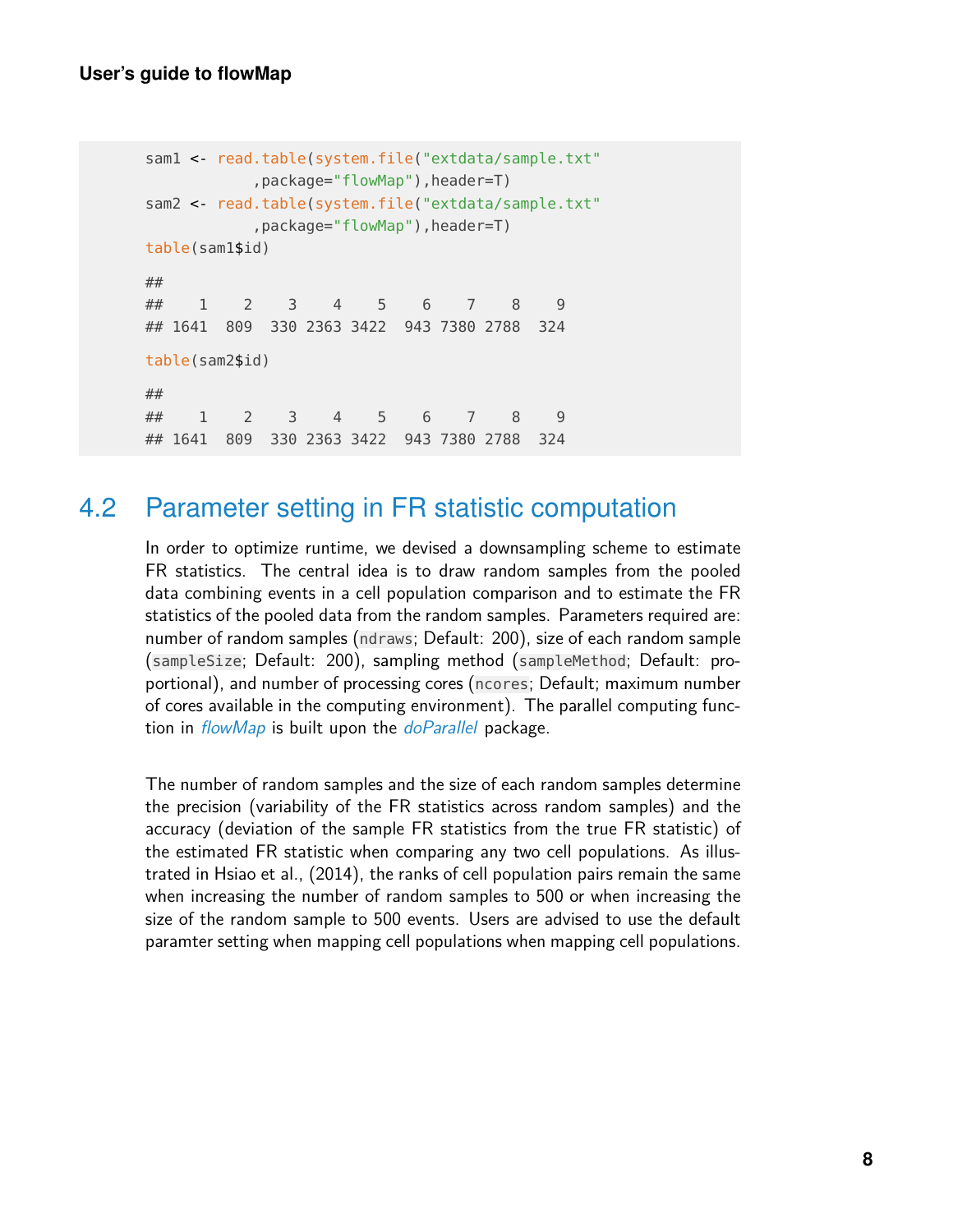### 4.3 Compute FR statistics

To compare any two FCM samples, users can use getFRest to obtain a matrix of estimated FR statistics comparing any two cell populations across samples. Rows and columns in the result matrix corresponds to the first and the second input sample in the getFRest function. For example, the  $(2,1)$  entry in the result matrix corresponds to the FR statistic comparing Sample 1 CP2 and Sample 2 CP1. The (4,3) entry in the result matrix corresponds to the FR statistic comparing Sample 1 CP4 and Sample 2 CP3.

```
res1 = getFRest(sam1,sam2,sampleMethod="proportional",sampleSize=100,
            ndraws=100,estStat="median",ncores=NULL)
res1@ww
## 1 2 3 4 5 6 7 8 9
```
## 1 0.00 -9.37 -7.551 -9.120 -8.473 -9.541 -7.63 -9.584 -7.41 ## 2 -9.37 0.00 -8.986 -8.824 -7.682 -9.864 -6.09 -8.335 -9.07 ## 3 -7.59 -8.81 0.202 -6.589 -5.893 -8.737 -3.71 -5.891 -8.78 ## 4 -9.13 -8.81 -6.611 -0.202 -7.903 -9.069 -8.55 -8.852 -6.57 ## 5 -8.63 -7.58 -5.796 -7.898 0.202 -8.364 -9.27 -8.356 -5.82 ## 6 -9.53 -9.86 -8.770 -8.971 -8.393 -0.202 -6.36 -8.664 -8.66 ## 7 -7.59 -6.04 -3.726 -8.539 -9.299 -6.361 0.00 -8.850 -3.71 ## 8 -9.59 -8.36 -6.019 -8.851 -8.427 -8.664 -8.85 -0.202 -5.98 ## 9 -7.37 -8.95 -8.783 -6.657 -5.796 -8.622 -3.71 -5.954 0.00

```
library(gplots)
par(mar=c(0,0,0,0))
heatmapCols <- colorRampPalette(c("red","yellow","white","blue"))(50)
heatmap.2(res1@ww,trace="none",col=heatmapCols,symm=FALSE,dendrogram="none",
          Rowv=FALSE,Colv=FALSE,xlab="Sample 2",ylab="Sample 1")
```
Users can also extract p-values of the FR statistics in the slot pNorm. Heatmap of p-values shows that the p-values of the matched cell population pairs (diagonal entries) are clearly separated from the p-values of the mismatched cell population pairs (off-diagonal entries).

```
library(gplots)
par(mar=c(0,0,0,0))
heatmapCols <- colorRampPalette(c("red","yellow","white","blue"))(50)
heatmap.2(res1@pNorm,trace="none",col=heatmapCols,symm=FALSE,dendrogram="none",
          Rowv=FALSE,Colv=FALSE,xlab="Sample 2",ylab="Sample 1")
```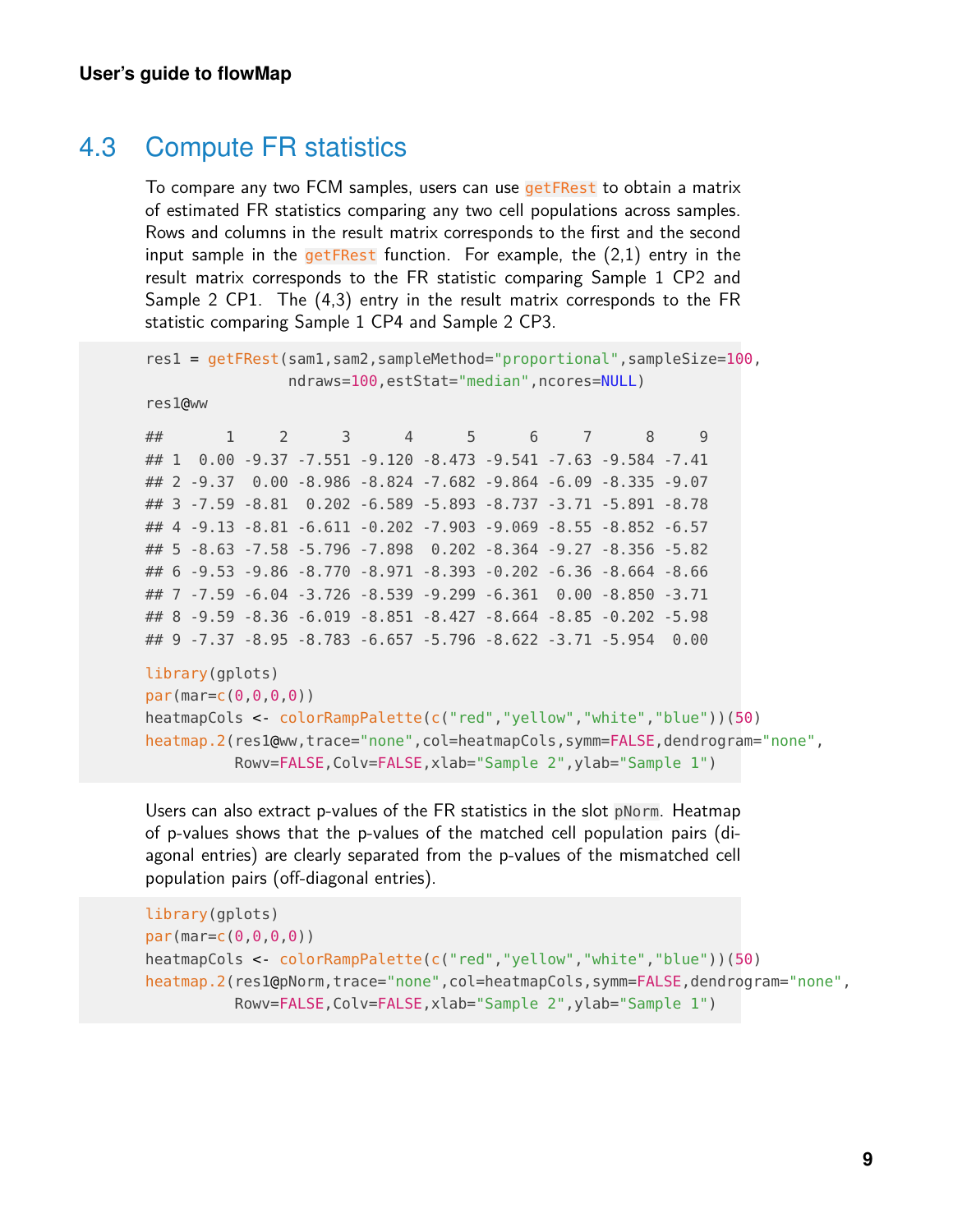

**Figure 4: Heatmap comparing cell populations between Sample 1 and Sample 2 The matched populations (in the diagonal) are quantified with significantly smaller FR statistic values than the mismatched populations (correspond to off-diagonal entries)** The  $(i, j)$  cell contains the FR statistic of comparing the Sample 1 *i*-th cell population with Sample 2 j-th cell population



**Figure 5: Heatmap of the FR statistics p-values comparing Sample 1 with Sample 2 The p-values of the matched populations (in the diagonal) are significantly larger than the mismatched cell populations**

<span id="page-9-0"></span>hist(res1@pNorm,xlab="log10 p-value histogram",main="")

### 4.4 Generate a multi-sample similarity matrix for clustering

(makeDistmat) generates a complete similarity matrix containing FR statistics that is useful for multiple sample comparisons. Using the above Sample 1 versus Sample 2 example, user can obtain a 18-by-18 matrix for hierarchical clustering.

```
resMulti = makeDistmat(samples=list(sam1,sam2),sampleSize=100,ndraws=100)
require(gplots)
par(mar=c(0,0,0,0))
```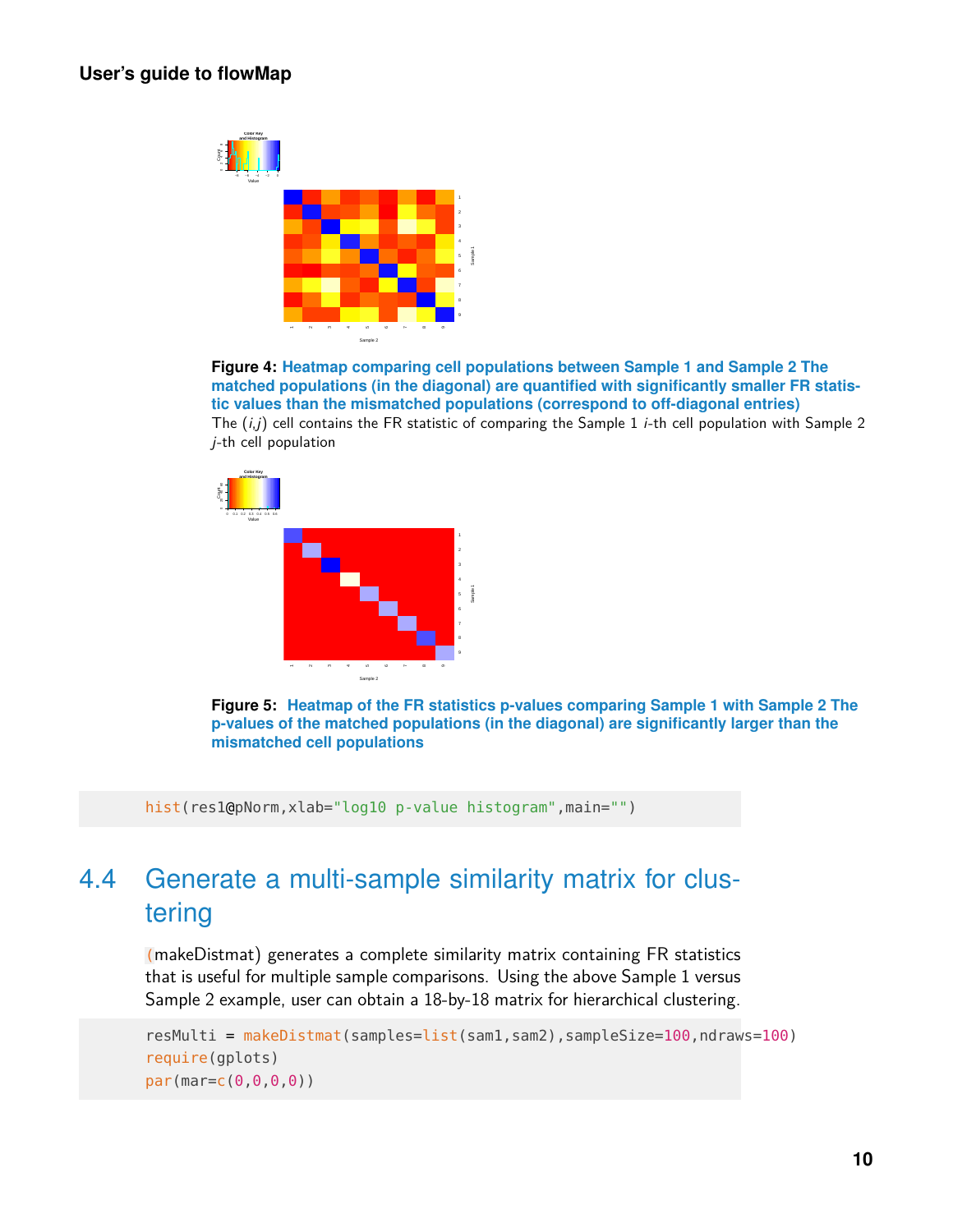

**Figure 6: Histogram of the FR statistics p-values mapping cell populations between Sample 1 with Sample 2 The bimodal distribution of the log10 p-values indicates a clear gap beteween p-values of matched cell population pairs versus p-values of mistmatched cell population pairs**

The matched pairs have significantly larger p-values ( $p$ >.4) than the mismatched pairs ( $p$ <.01).

```
heatmapCols <- colorRampPalette(c("red","yellow","white","blue"))(50)
heatmap.2(resMulti$distmat,trace="none",col=heatmapCols,symm=FALSE,dendrogram="none",
          Rowv=FALSE, Colv=FALSE)
```


**Figure 7: Heatmap of the Sample 1 versus Sample 2 comparison similarity matrix Row and column labels 1.x and 2.y denote Sample 1 cell populations and Sample 2 cell populations, respectively**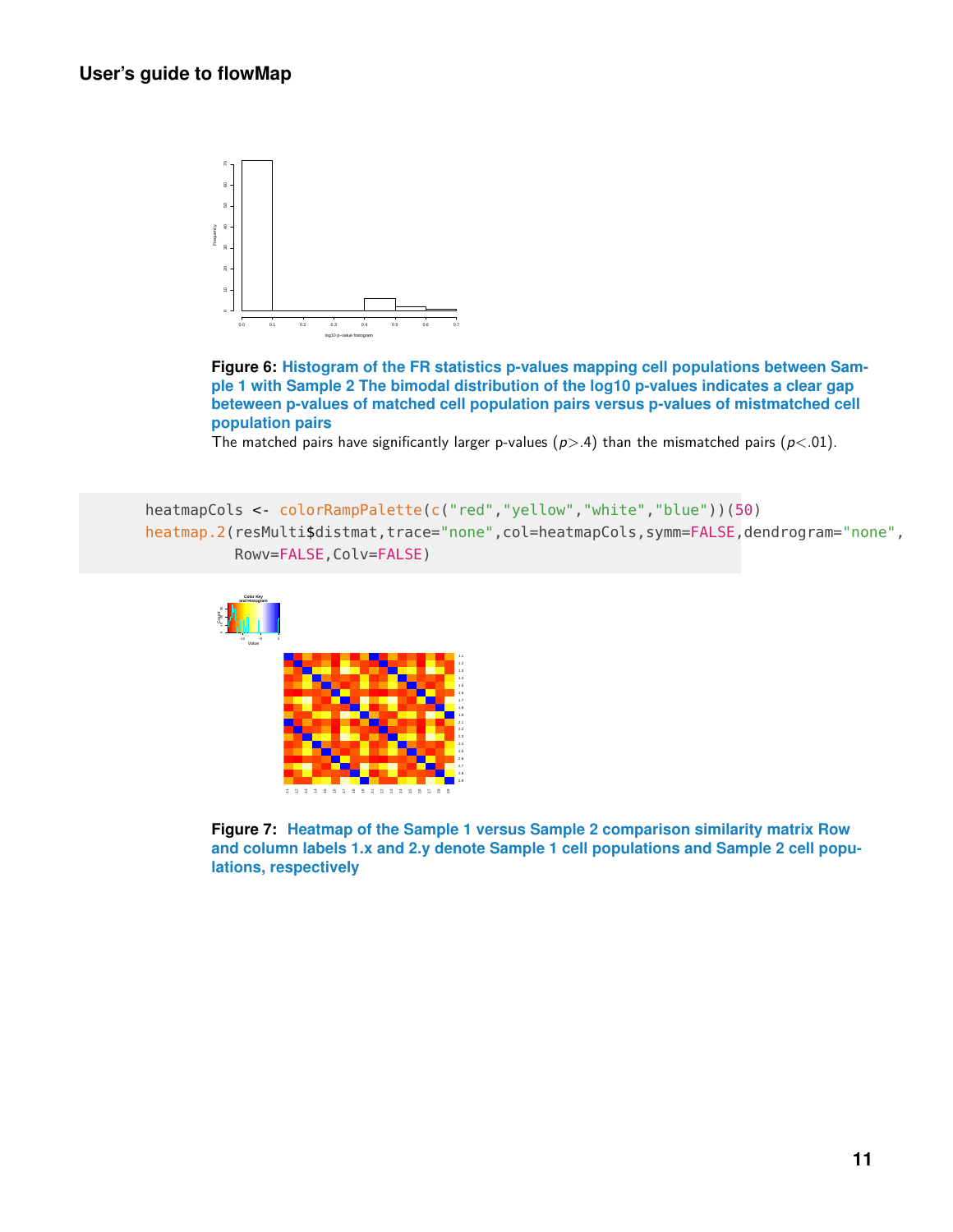## 5 SessionInfo

<span id="page-11-0"></span>The last part of this vignette calls for the function sessionInfo, which reports the computing environment in the session, including the R version number and all the packages used. Users should check their computing environment for consistency with this document as a first step in evaluating the errors/issues while using the [flowMap](http://bioconductor.org/packages/flowMap).

- R version 4.2.0 RC (2022-04-21 r82226), x86\_64-pc-linux-gnu
- Locale: LC\_CTYPE=en\_US.UTF-8, LC\_NUMERIC=C, LC\_TIME=en\_GB, LC\_COLLATE=C, LC\_MONETARY=en\_US.UTF-8, LC\_MESSAGES=en\_US.UTF-8, LC\_PAPER=en\_US.UTF-8, LC\_NAME=C, LC\_ADDRESS=C, LC\_TELEPHONE=C, LC\_MEASUREMENT=en\_US.UTF-8, LC\_IDENTIFICATION=C
- Running under: Ubuntu 20.04.4 LTS
- Matrix products: default
- BLAS: /home/biocbuild/bbs-3.16-bioc/R/lib/libRblas.so
- LAPACK: /home/biocbuild/bbs-3.16-bioc/R/lib/libRlapack.so
- Base packages: base, datasets, grDevices, graphics, methods, parallel, stats, utils
- Other packages: Matrix 1.4-1, abind 1.4-5, ade4 1.7-19, doParallel 1.0.17, flowMap 1.35.0, foreach 1.5.2, gplots 3.1.3, igraph 1.3.1, iterators 1.0.14, knitr 1.38, reshape2 1.4.4, scales 1.2.0
- Loaded via a namespace (and not attached): BiocManager 1.30.17, BiocStyle 2.25.0, KernSmooth 2.23-20, MASS 7.3-57, R6 2.5.1, Rcpp 1.0.8.3, bitops 1.0-7, caTools 1.18.2, cli 3.3.0, codetools 0.2-18, colorspace 2.0-3, compiler 4.2.0, digest 0.6.29, evaluate 0.15, fastmap 1.1.0, grid 4.2.0, gtools 3.9.2, highr 0.9, htmltools 0.5.2, lattice 0.20-45, lifecycle 1.0.1, magrittr 2.0.3, munsell 0.5.0, pkgconfig 2.0.3, plyr 1.8.7, rlang 1.0.2, rmarkdown 2.14, stringi 1.7.6, stringr 1.4.0, tools 4.2.0, xfun 0.30, yaml 2.3.5

## list()